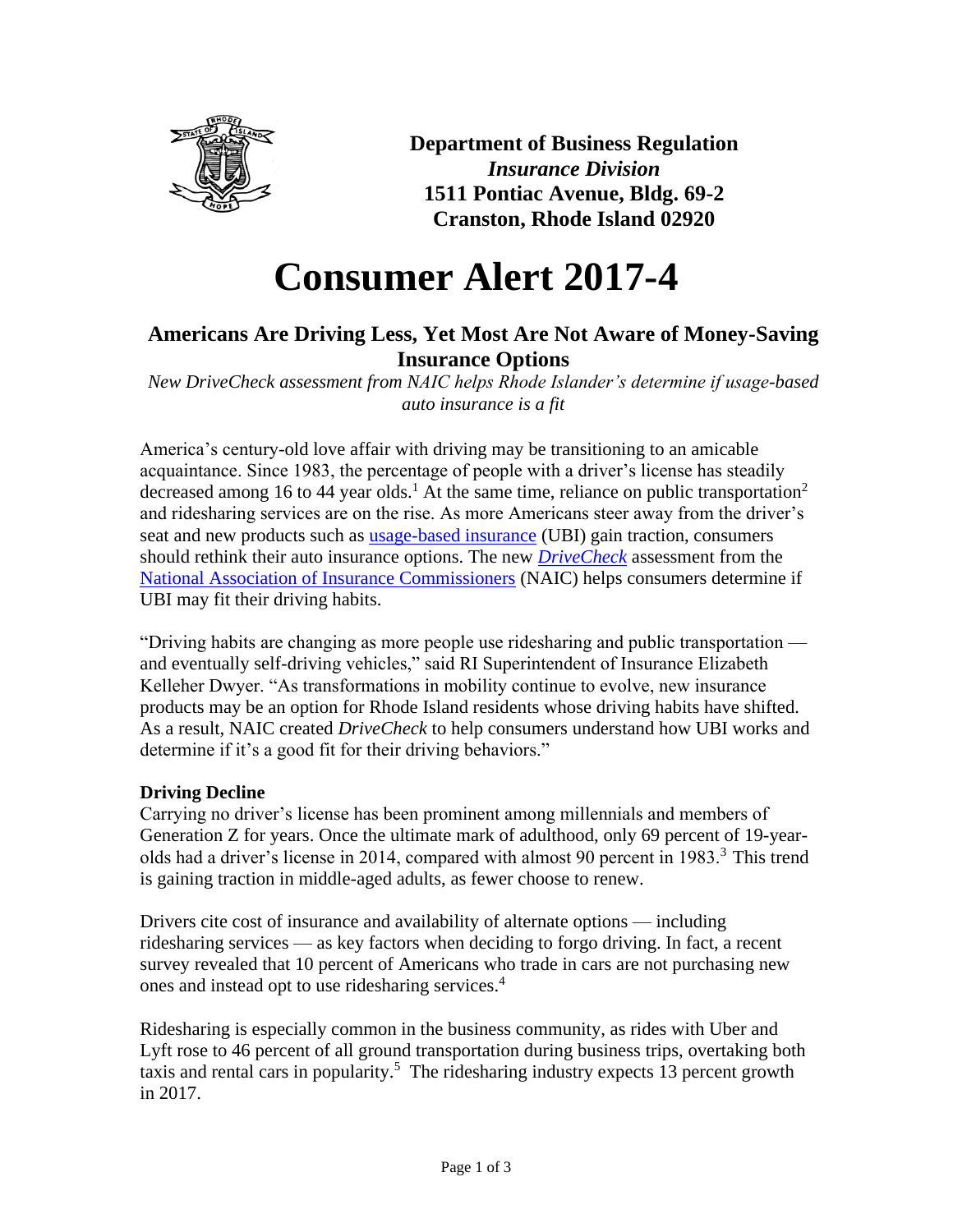#### **Insurance Impact**

As mobility preferences shift, consumers should re-evaluate their auto insurance needs and options. One consideration is [usage-based insurance.](http://www.naic.org/documents/consumer_alert_understanding_usage_based_insurance.htm) UBI examines driving habits (miles driven, speed, time of day and other factors) to determine insurance costs. Less than half of Americans are aware of UBI as an option and only about 6 percent are using the product. Yet, when offered UBI as an option, half of American drivers make the switch. $6$ 

#### **Check Out** *DriveCheck*

Insure U's new *[DriveCheck](http://www.insureuonline.org/drivecheck.htm)* tool takes consumers through a few quick questions about driving habits while providing more information about how UBI works. At the end, users receive an assessment of the likelihood they will benefit from UBI.

Consumers then should discuss usage-based insurance with their insurance agent. If a provider doesn't offer UBI, chances are they will in the future. Consumers interested in UBI can shop around to find an insurance company who can answer questions and provide a quote.

#### **Beyond UBI**

Usage-based insurance isn't for everyone. However, all Rhode Island drivers should review their auto insurance policies from time to time. Check out these tips when reevaluating insurance needs:

- If UBI isn't for you, talk to your insurer to determine if there are other cost-saving opportunities. Discounts may be available for multiple vehicles, driver education courses, good student, safety devices, anti-theft devices, low mileage, good driver/renewal, auto/home package and dividends.
- If a friend or roommate borrows your car from time to time, talk to your agent to see if you are covered in case the borrower gets in an accident. Likely, the best option is for your friend to have his/her own car insurance to cover any damages.
- If you've given up driving altogether, there are still risks to consider. Before accepting a shared ride from a company like Uber or Lyft, know the extent to which you are protected in the event of an accident.
- Most ridesharing companies have liability policies to cover any passenger injuries. If you are injured while riding, report a claim with the driver's insurer and the ridesharing company's insurer.
- If you're considering contracting as an Uber or Lyft driver, make sure you understand the insurance implications. [Review tips from](http://www.naic.org/documents/consumer_alert_ridesharing_drivers.htm) the NAIC before you get behind the wheel.

You may also contact the Rhode Island Insurance Division at <http://www.dbr.ri.gov/divisions/insurance/> or by telephone at 401-462-9520 for assistance.